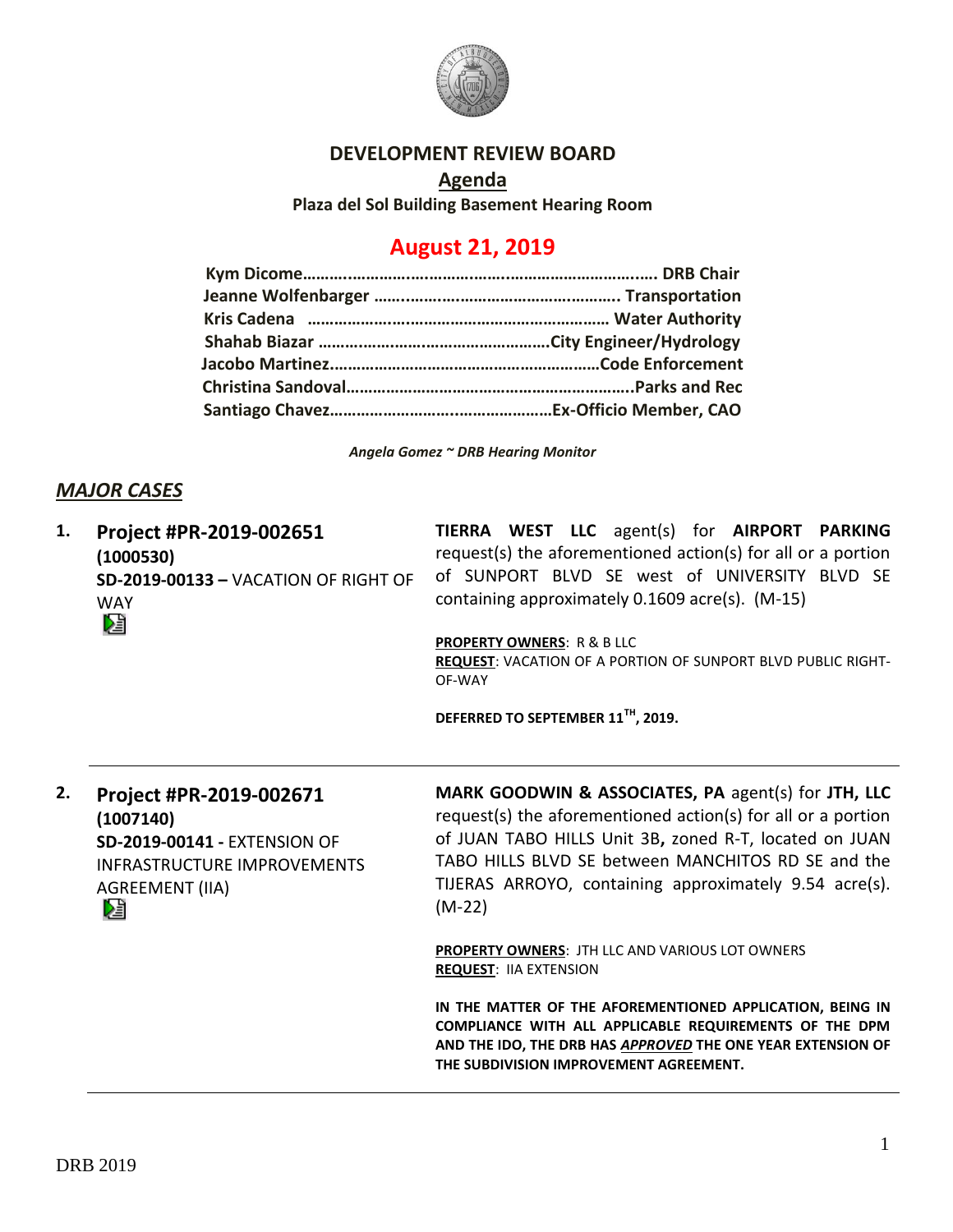| 3. | Project #PR-2019-002678<br>(1002962)<br><b>SD-2019-00143 - EXTENSION OF</b><br><b>INFRASTRUCTURE IMPROVEMENTS</b><br><b>AGREEMENT (IIA)</b><br>Ŋ | <b>RESPEC</b> agent(s) for <b>RCS TRAILS TRACT 1 LLC</b> request(s) the<br>aforementioned action(s) for all or a portion of TAOS II AT<br>THE TRAILS, zoned R-1A & PD, located south of PASEO DEL<br>and east of RAINBOW NW,<br>containing<br><b>NORTE</b><br>approximately 17.4 acre(s). (C-9)<br><b>PROPERTY OWNERS: DR HORTON, RCS TRAILS TRACT 1 LLC VARIOUS</b><br>LOT OWNERS<br><b>REQUEST: IIA EXTENSION</b><br>IN THE MATTER OF THE AFOREMENTIONED APPLICATION, BEING IN                                                                                                                                                                                          |
|----|--------------------------------------------------------------------------------------------------------------------------------------------------|---------------------------------------------------------------------------------------------------------------------------------------------------------------------------------------------------------------------------------------------------------------------------------------------------------------------------------------------------------------------------------------------------------------------------------------------------------------------------------------------------------------------------------------------------------------------------------------------------------------------------------------------------------------------------|
|    |                                                                                                                                                  | COMPLIANCE WITH ALL APPLICABLE REQUIREMENTS OF THE DPM<br>AND THE IDO, THE DRB HAS APPROVED THE TWO YEAR EXTENSION<br>OF THE SUBDIVISION IMPROVEMENT AGREEMENT.                                                                                                                                                                                                                                                                                                                                                                                                                                                                                                           |
| 4. | Project #PR-2018-001198<br>(1010401/1004404)<br>SI-2019-00254 - SITE PLAN AMENDMENT                                                              | <b>CONSENSUS PLANNING, INC.</b> agent(s) for PV TRAILS, LLC<br>request(s) the aforementioned action(s) for all or a portion<br>of LOTS 1-32 and TRACTS A, C, D, and OS-3A, VALLE PRADO<br>UNIT 1; LOTS 1 - 29 VALLE PRADO UNIT 2; LOTS 1-24 and<br>TRACTS A and B VALLE PRADO UNIT 3, TRACTS H1 and H2;<br>TRACT 6 THE TRAILS UNIT 3A; and TRACT C VALLE PRADO<br>UNIT 3, zoned R1-B, located on WOODMONT AVE NW west<br>of RAINBOW BLVD NW and south of PASEO DEL NORTE<br>NW, containing approximately 39.43 acre(s). (C-9)<br>PROPERTY OWNERS: PV TRAILS ALBUQUERQUE LLC<br>REQUEST: AMENDMENT TO SITE PLAN TO ADD 8 RESIDENTIAL LOTS<br>DEFERRED TO AUGUST 28TH, 2019 |
| 5. | Project #PR-2019-002668<br>SI-2019-00251 - SITE PLAN<br>N                                                                                        | MECHENBIER/MECHENBIER<br><b>JEREMY</b><br><b>CONSTRUCTION</b><br>request(s) the aforementioned action(s) for all or a portion<br>of LOT 28-A OF REPLAT OF TRACT D UNIT 3 - LOT 28 UNIT 4<br>- TRACT F-1 & UNPLATTED POR OF INTERSTATE INDUSTRAL<br>TRACT & TRACT A ENVIRCO TRACT (NOW COMPRISING<br>TRACTS D-1 D-2 D-3 & 28A) INTERSTATE INDUSTRIAL<br>TRACT, zoned NR-LM, located at 7101 WASHINGTON ST NE<br>south of HAWKINS ST NE and west of JEFFERSON ST NE,<br>containing approximately 4.9 acre(s). (D-17)                                                                                                                                                        |
|    |                                                                                                                                                  | PROPERTY OWNERS: SECURITY SELF STORAGE INC<br>REQUEST: 82,000 SF OFFICE/WAREHOUSE BUILDING                                                                                                                                                                                                                                                                                                                                                                                                                                                                                                                                                                                |
|    |                                                                                                                                                  | DEFERRED TO SEPTEMBER 11 <sup>TH</sup> , 2019.                                                                                                                                                                                                                                                                                                                                                                                                                                                                                                                                                                                                                            |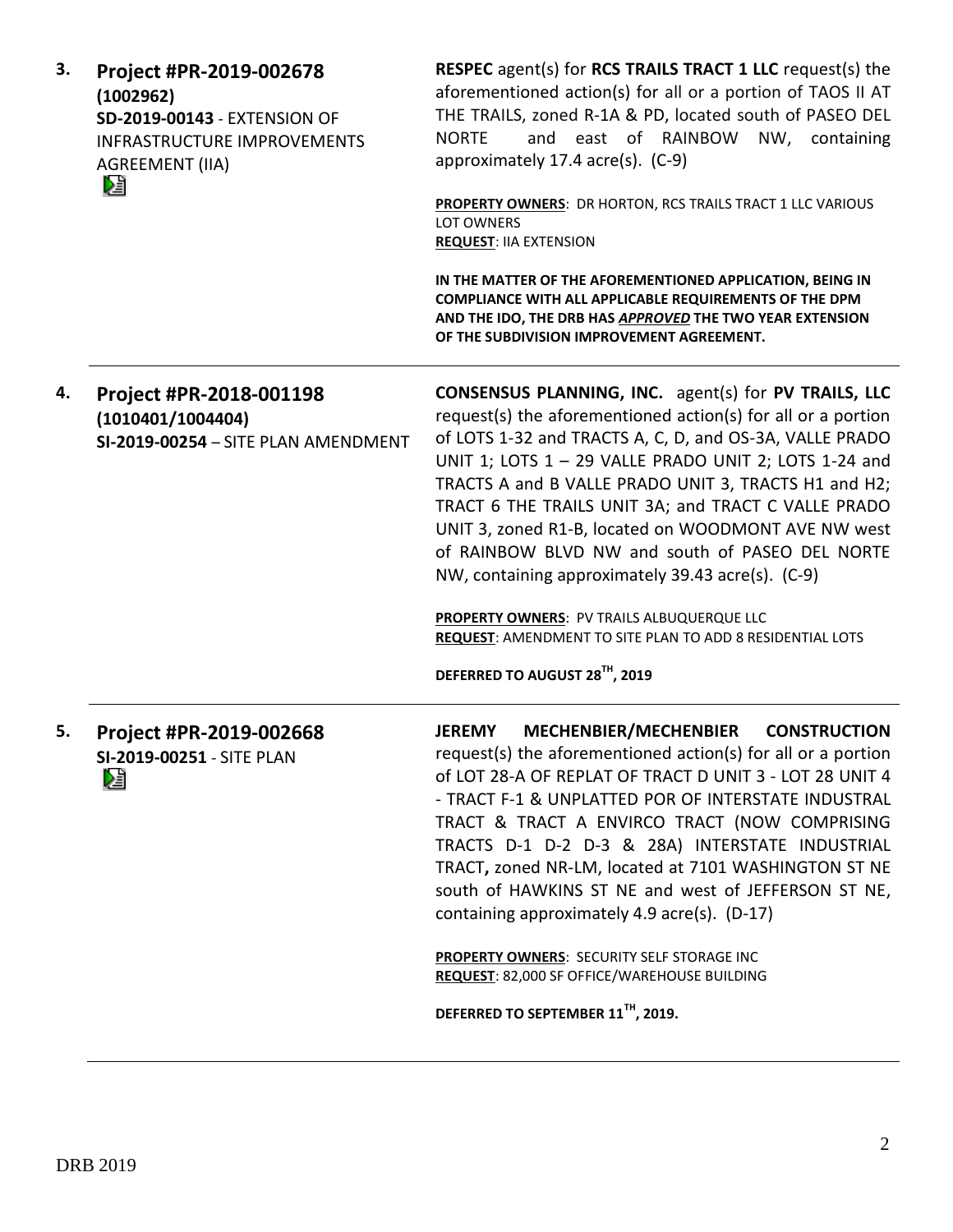**6. Project #PR-2019-002677 SI-2019-00252** – SITE PLAN

**MODULUS ARCHITECTS, INC.** agent(s) for **CARLISLE ASSOCIATES LP** request(s) the aforementioned action(s) for all or a portion of TRACTS A & B CARLISLE & INDIAN SCHOOL SUBDIVISION BEING A PART OF BLOCKS 16 & 17 AND A PART OF BLOCKS 14 & 15 NETHERWOOD PARK SECOND FILING EXCLUDING PORTIONS OUT TO R/W**,** zoned MX-M, located at the NEC of INDIAN SCHOOL RD NE and CARLISLE BLVD NE, containing approximately 10.2 acre(s). (H-16)

**PROPERTY OWNERS**: CARLISLE ASSOCIATES C/O ROSEN ASSOC MGMT **GROUP REQUEST**: 120,000+ SF RETAIL DEVELOPMENT

**DEFERRED TO SEPTEMBER 11TH, 2019.**

**7. Project #PR-2018-001991 (1004404) SD-2019-00026** – PRELIMINARY PLAT **VA-2019-00033** – TEMPORARY DEFERRAL OF SIDEWALK **SD-2019-0027** – VACATION OF TEMPORARY PUBLIC DRAINAGE EASEMENT **PRICE LAND AND DEVELOPMENT GROUP** agent(s) for **PV TRAILS ALBUQUERQUE, LLC** request(s) the aforementioned action(s) for all or a portion of TRACT 6 BULK LAND PLAT OF THE TRAILS UNIT 3A & TRACT C CORRECTION PLAT OF VALLE PRADO UNIT 3 (AKA VALLE PRADO UNITS 4 & 5), zoned R-1D, located on WOODMONT AVE between RAINBOW AVE and PASEO DEL NORTE BLVD, containing approximately 15.52 acre(s). (C-9) *[Deferred from 2/13/19, 3/6/19, 3/20/19, 3/27/19, 4/10/19, 5/8/19, 6/5/19, 6/26/19, 7/31/19]*

> **PROPERTY OWNERS**: PV TRAILS ALBUQUERQUE LLC **REQUEST**: PRELIMINARY PLAT FOR 93 RESIDENTIAL LOTS

**DEFERRED TO AUGUST 28TH, 2019**

## **8. Project #PR-2018-001198 (1002942) VA-2019-00111** - WAIVER **SD-2019-00067** - VACATION OF PUBLIC EASEMENT **VA-2019-00113** – TEMPORARY DEFERRAL OF SIDEWALK **VA-2019-00143**- SIDEWALK WAIVER **SD-2019-00068** – PRELIMINARY PLAT

**PRICE LAND & DEVELOPMENT GROUP** agent(s) for **PV TRAILS ALBUQUERQUE, LLC** request(s) the aforementioned action(s) for all or a portion of TRACT 2 BULK LAND PLAT OF THE TRAILS UNIT 3A (BEING A REPLAT OF TRACTS 1 THRU 8, OS-1 & OS-2 THE TRAILS UNIT 3 & TRACT 12 THE TRAILS UNIT 2) (TO BE KNOWN AS CATALONIA)**,** zoned R-1B & R-1D, located at west of WOODMONT AVE NW and south of PASEO DEL NORTE, containing approximately 20.2878 acre(s). (C-9)*[Deferred from 4/24/19, 6/19/19, 7/24/19, 8/14/19]*

**PROPERTY OWNERS**: WOODMONT PASEO LLC **REQUEST**: DEVELOPMENT OF A 78 RESIDENTIAL LOT SUBDIVISION

**DEFERRD TO SEPTEMER 18TH, 2019.**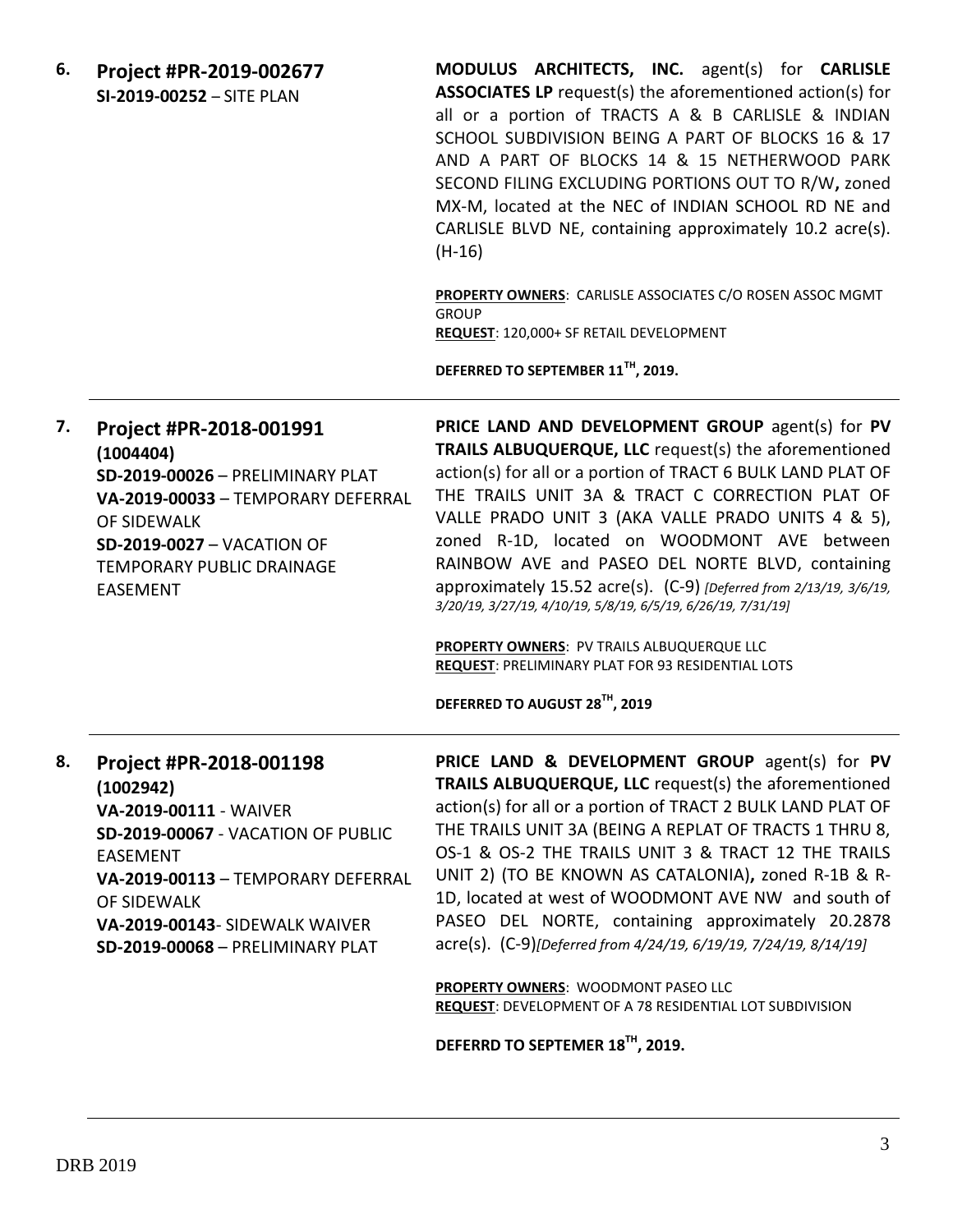**9. Project #PR-2019-002661 (1000575) SD-2019-00134** – VACATION OF PUBLIC EASEMENT **SD-2019-00135** – VACATION OF PUBLIC EASEMENT **SD-2019-00136** – VACATION OF PUBLIC EASEMENT **SD-2019-00137** – VACATION OF PUBLIC EASEMENT **SD-2019-00138** – VACATION OF PRIVATE EASEMENT **SD-2019-00139** – PRELIMINARY/FINAL PLAT **SD-2019-00140 –** PRELIMINARY/FINAL PLAT

**BOHANNAN HUSTON INC.** agent(s) for **PRESBYTERIAN HEALTHCARE SERVICES** request(s) the aforementioned action(s) for all or a portion of LOTS 1-A THRU 4-A AND 5-9 PRESBYTERIAN HOSPITAL-MAIN CAMPUS PHASE ONE**,**  zoned MX-H, located at 1100 CENTRAL AV SE east of I-25 and north of LEAD AVE SE, containing approximately 11.9575 acre(s). (K-15)*[Deferred from 7/31/19]*

**PROPERTY OWNERS**: PRESBYTERIAN HEALTHCARE SERVICES **REQUEST**: VACATIONS OF VARIOUS EASEMENTS AND REPLAT

**DEFERRED TO AUGUST 28TH, 2019.**

**10. Project #PR-2019-002423 SI-2019-00130** - SITE PLAN

**SCOTT ANDERSON** agent(s) for **JIM ACHEN** request(s) the aforementioned action(s) for all or a portion of LOT 11, BLOCK 29, NORTH ALBUQUERQUE ACRES TRACT A UNIT B, zoned NR-BP, located at 6504 ALAMEDA BLVD NE, west of LOUISIANA BLVD NE, containing approximately 0.89acre(s). (C-18) *[Deferred from 6/12/19, 7/10/19, 7/24/19]*

**PROPERTY OWNERS**: ACHEN JAMES R TRUSTEE ACHEN FAMILY RVT **REQUEST**: SITE PLAN FOR A 8,125 SF WAREHOUSE/OFFICE BUILDING

**DEFERRED TO AUGUST 28TH, 2019.**

#### *MINOR CASES*

**11. Project #PR-2018-001389 (1007204) SD-2019-00149** – AMENDMENT TO INFRASTRUCTURE LIST DË

**BOHANNAN HUSTON INC.** agent(s) for **ARMSTRONG DE-VELOPMENT PROPERTIES** request(s) the afore-mentioned action(s) for all or a portion of TRACTS 1-14 PLAT OF UNSER CROSSING**,** zoned MX-M, located on CENTRAL AVE SW between 86<sup>TH</sup> ST SW and UNSER BLVD SW, containing approximately 50.0 acre(s). (K-9/ K-10)

**PROPERTY OWNERS**: ARMSTRONG DEVELOPMENT, LOWES HOME CENTERS INC, BLANCHARD PROPERTIES **REQUEST**: AMEND THE INFRASTRUCTURE LIST

**THE AMENDMENT TO INFRASTRUCTURE LIST WAS APPROVED.**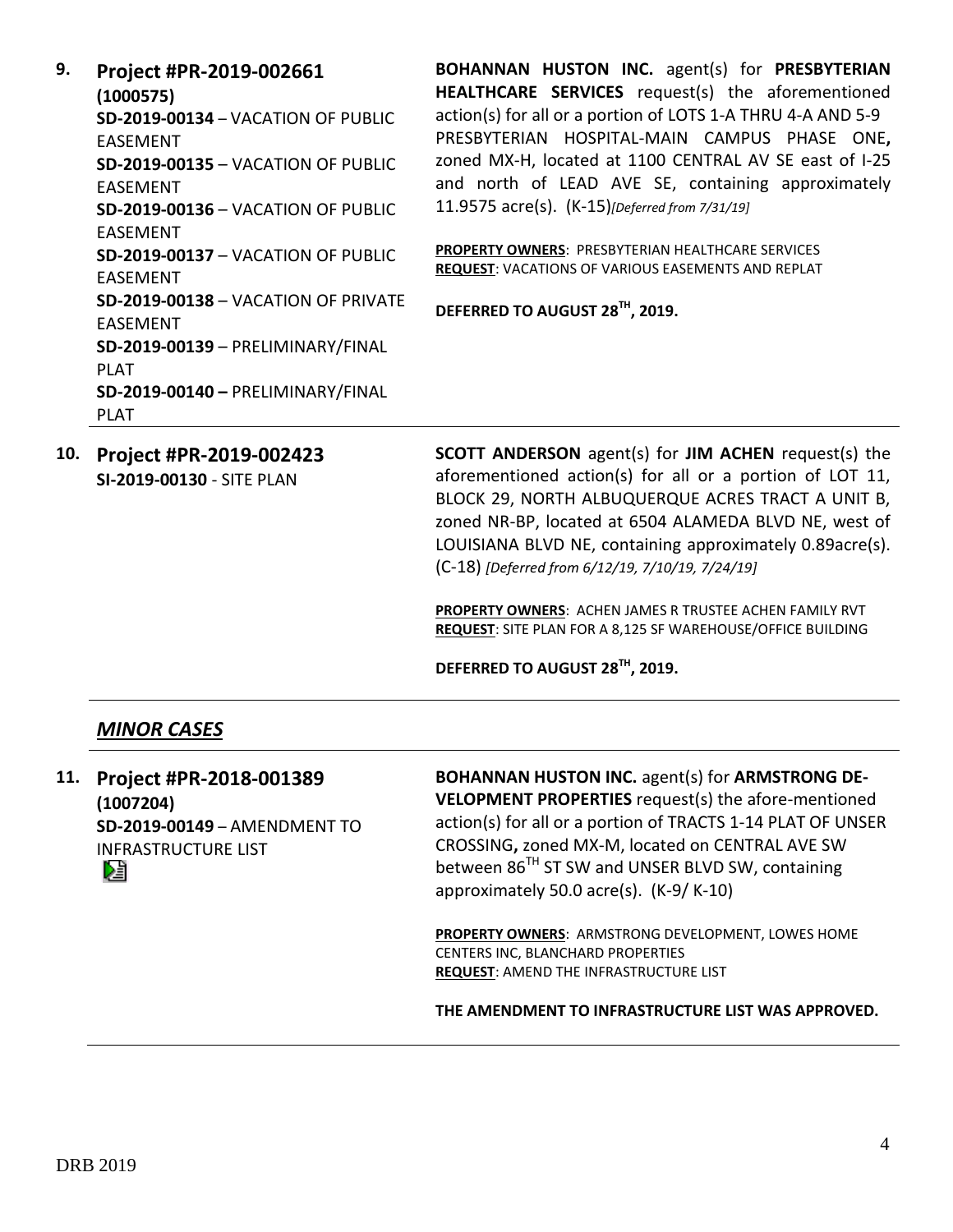|  | 12. Project #PR-2018-001695       |  |
|--|-----------------------------------|--|
|  | SD-2019-00148 - PRELIMINARY/FINAL |  |
|  | 熠                                 |  |

**TERRA LAND SURVEYS** agent(s) for **NOVUS PROPERTIES LLC** request(s) the aforementioned action(s) for all or a portion of TRACTS C, F & G FOUNTAIN HILLS SUBDIVISION**,** zoned NR-C, located off NUNZIO AVE NW west of EAGLE RANCH RD NW and north of PASEO DEL NORTE NW, containing approximately 4.6606 acre(s). (C-12)

**PROPERTY OWNERS**: HIGHBURY PROPERTIES & NOVUS PROPERTIES **REQUEST**: PLAT TO COMPLETE VACATION OF EASEMENT AND GRANT NEW EASEMENTS

**IN THE MATTER OF THE AFOREMENTIONED APPLICATION, BEING IN COMPLIANCE WITH ALL APPLICABLE REQUIREMENTS OF THE DPM AND THE IDO, THE DRB HAS** *APPROVED* **THE PRELIMINARY/FINAL PLAT. FINAL SIGN OFF IS DELEGATED TO: TRANSPORTATION AND TO PLANNING.** 

**13. Project #PR-2018-001670 VA-2019-00267** – WAIVER **VA-2019-00268** - WAIVER **SI-2019-00181 -** SITE PLAN **CONSENSUS PLANNING INC.** agent(s) for **AMERCO REAL ESTATE COMPANY** request(s) the aforementioned action(s) for all or a portion of TRACT C OF ALEXANDER CENTER**,**  zoned MX-M, located at 4 TH STREET NW AND CUTLER AVE NW, containing approximately 2.5277 acre(s). (H-14)*{site plan deferred from 7/17/19}*

> **PROPERTY OWNERS**: AMERCO REAL ESTATE COMPANY **REQUEST**: SELF STORAGE FACILITY

**DEFERRED TO SEPTEMBER 11TH, 2019**

| 14. | Project #PR-2019-002686<br>SD-2019-00144 - PRELIMINARY/FINAL<br><b>PLAT</b> | TIERRA WEST, LLC agent(s) for LUBRICAR PROPERTIES II LC<br>request(s) the aforementioned action(s) for all or a portion<br>of LOTS 1-3 AND WEST 38 FEET OF LOT 4 BLOCK 8 SOMBRA<br>DEL MONTE, zoned MX-M, located on MENAUL BLVD NE<br>west of WYOMING BLVD NE, containing approximately 7.9<br>$\text{acre}(s)$ . $(H-19)$ [Deferred from 8/7/19] |
|-----|-----------------------------------------------------------------------------|----------------------------------------------------------------------------------------------------------------------------------------------------------------------------------------------------------------------------------------------------------------------------------------------------------------------------------------------------|
|     |                                                                             | <b>PROPERTY OWNERS: VIGA MICHAEL &amp; MARILYN DORIS TRUSTEES &amp;</b><br><b>LUBRICAR PROPERTIES</b><br>REQUEST: MINOR PRELIMINARY/FINAL PLAT                                                                                                                                                                                                     |

**DEFERRED TO SEPTEMBER 11TH, 2019.**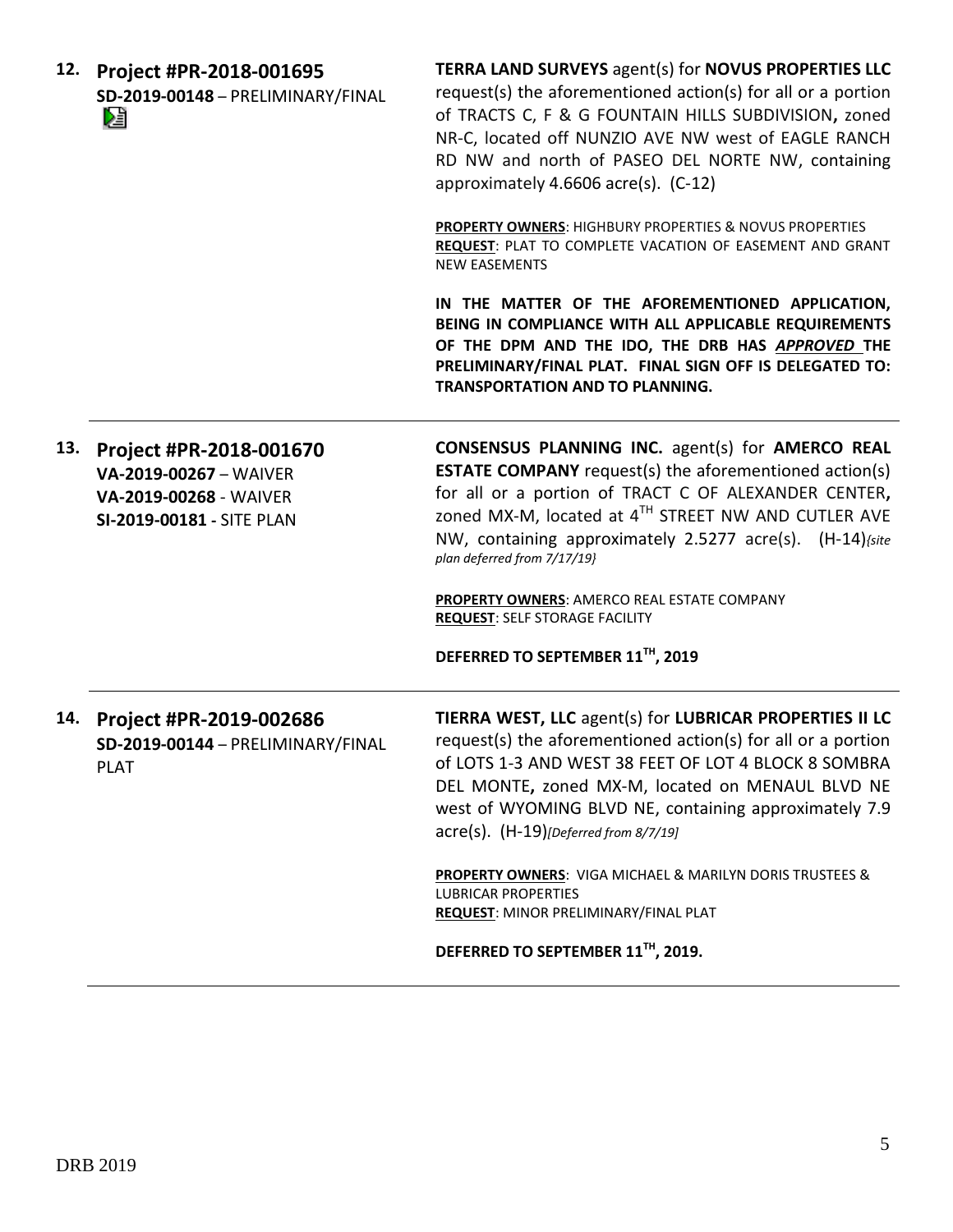| 15. | Project #PR-2018-001541<br>SD-2019-00130 - PRELIMINARY/FINAL<br><b>PLAT</b>          | <b>ALDRICH LAND SURVEYING agent(s) for ALAMO CENTER</b><br>LLC request(s) the aforementioned action(s) for all or a<br>portion of TRACTS E-1 ALAMEDA WEST, zoned NR-C,<br>located at 10131 COORS BLVD NW, north of SEVEN BAR<br>LOOP NW and south of OLD AIRPORT AV NW containing<br>approximately 11.6063 acre(s). (B-14) [Deferred from 7/24/9,<br>$8/7/19$ ] |
|-----|--------------------------------------------------------------------------------------|-----------------------------------------------------------------------------------------------------------------------------------------------------------------------------------------------------------------------------------------------------------------------------------------------------------------------------------------------------------------|
|     |                                                                                      | <b>PROPERTY OWNERS: ALAMO CENTER LLC</b><br><b>REQUEST: DIVIDE 1 TRACT INTO 2 TRACTS</b>                                                                                                                                                                                                                                                                        |
|     |                                                                                      | DEFERRED TO AUGUST 28TH, 2019.                                                                                                                                                                                                                                                                                                                                  |
| 16. | Project #PR-2019-002114<br>(10003807)<br>SI-2019-00117 - EPC SITE PLAN SIGN OFF<br>N | THE DESIGN GROUP agent(s) for LA VIDA LLENA request(s)<br>the aforementioned action(s) for all or a portion of<br>AMENDED PLAT LAND in SEC 33 T11N R4E LA VIDA LLENA,<br>zoned R-ML, located at 10501 LAGRIMA DE ORO RD NE<br>between MORRIS ST NE and JUAN TABO BLVD NE,<br>containing approximately 16.89 acre(s). (F-21) [Deferred from<br>$8/14/19$ ]       |
|     |                                                                                      | <b>PROPERTY OWNERS: LA VIDA LLENA</b><br>REQUEST: ADD TWO NEW BUILDINGS AND A PARKING AREA.                                                                                                                                                                                                                                                                     |
|     |                                                                                      | IN THE MATTER OF THE AFOREMENTIONED APPLICATION,<br>BEING IN COMPLIANCE WITH ALL APPLICABLE REQUIREMENTS<br>OF THE DPM AND THE IDO, THE DRB HAS APPROVED THE SITE<br>PLAN. FINAL SIGN-OFF IS DELEGATED TO: PLANNING FOR THE<br>INFRASTRUCTURE IMPROVEMENTS AGREEMENT (IIA).                                                                                     |

## *SKETCH PLAT*

|  | 17. Project # PR-2019-002558 | ARCH + PLAN LAND USE CONSULTANTS agent(s) for              |
|--|------------------------------|------------------------------------------------------------|
|  | PS-2019-00071 - SKETCH PLAT  | VINCENT & NANCY PRICE request(s) the aforementioned        |
|  |                              | action(s) for all or a portion of TRACTS 91-A, 91-B & 91-C |
|  |                              | MRGCD MAP 34, zoned R-A, located at 2026 CANDELARIA        |
|  |                              | RD NW, east of the GREIGOS DRAIN and west of INDIAN        |
|  |                              | FARM LN NW, containing approximately 1.4 acre(s). (G-13)   |
|  |                              |                                                            |
|  |                              | <b>PROPERTY OWNERS: PRICE VINCENT B &amp; NANCY R</b>      |
|  |                              | <b>REQUEST: CREATE 3 NEW TRACTS FROM 3 EXISTING TRACTS</b> |

**THE SKETCH PLAT WAS REVIEWED AND COMMENTS WERE PROVIDED**